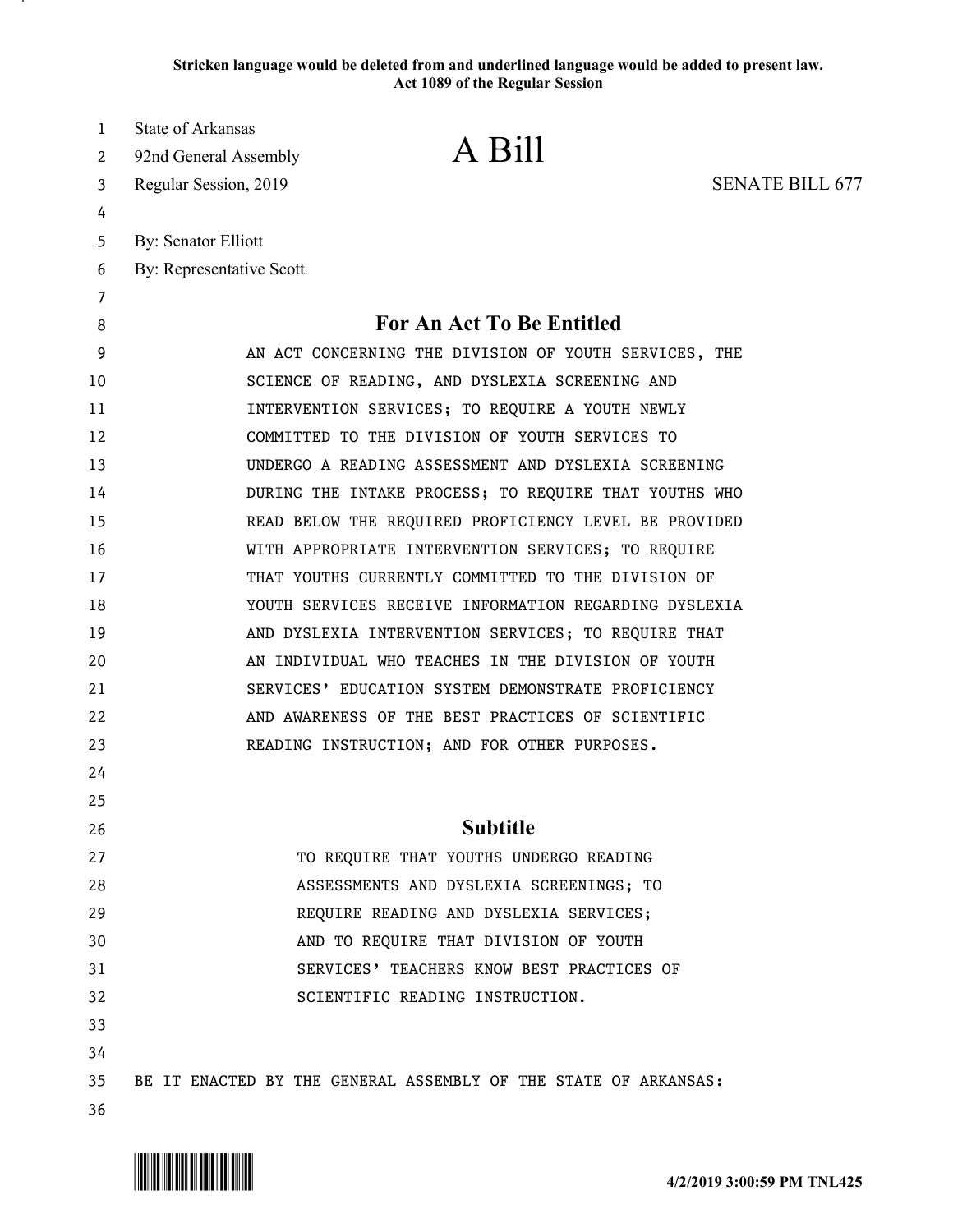| 1  | SECTION 1. DO NOT CODIFY. Legislative findings.                               |  |  |
|----|-------------------------------------------------------------------------------|--|--|
| 2  | The General Assembly finds that:                                              |  |  |
| 3  | The Division of Youth Services is part of the organizational<br>(1)           |  |  |
| 4  | structure of the Department of Human Services and offers a number of programs |  |  |
| 5  | for juveniles;                                                                |  |  |
| 6  | Among the programs and services offered by the division is<br>(2)             |  |  |
| 7  | an education system, and one (1) of the goals of the education system of the  |  |  |
| 8  | division is to ensure significant academic progress for each juvenile who is  |  |  |
| 9  | served by the division;                                                       |  |  |
| 10 | The mission of the education system of the division is to<br>(3)              |  |  |
| 11 | provide, in a manner consistent with the administration of public education   |  |  |
| 12 | in this state and throughout the country, a system of high quality education  |  |  |
| 13 | programs that address the needs of juveniles who come in contact with the     |  |  |
| 14 | juvenile justice system;                                                      |  |  |
| 15 | To accomplish the mission of the division, the division:<br>(4)               |  |  |
| 16 | (A) Identifies and serves each juvenile with a disability                     |  |  |
| 17 | in the division;                                                              |  |  |
| 18 | Improves the individual academic achievement of each<br>(B)                   |  |  |
| 19 | juvenile in the education system of the division;                             |  |  |
| 20 | (C) Provides an opportunity for progress toward state and                     |  |  |
| 21 | local graduation requirements for each high-school-age juvenile in the        |  |  |
| 22 | education system of the division; and                                         |  |  |
| 23 | (D) Provides an opportunity for postsecondary education                       |  |  |
| 24 | preparation for each juvenile who enters with or achieves graduate status     |  |  |
| 25 | while in the education system of the division;                                |  |  |
| 26 | The goal of the education system of the division is to<br>(5)                 |  |  |
| 27 | coordinate with and not match the public school system in this state, and by  |  |  |
| 28 | offering courses in the core subject areas that meet state standards and      |  |  |
| 29 | graduation requirements, the division offers a consistent opportunity for all |  |  |
| 30 | juveniles who are involved with the division to make adequate progress        |  |  |
| 31 | towards graduation; and                                                       |  |  |
| 32 | Reading proficiency is the foundation for achieving the goal<br>(6)           |  |  |
| 33 | of the education system of the division and any other education system in     |  |  |
| 34 | this state.                                                                   |  |  |
| 35 |                                                                               |  |  |
| 36 | SECTION 2. Arkansas Code Title 9, Chapter 31, is amended to add an            |  |  |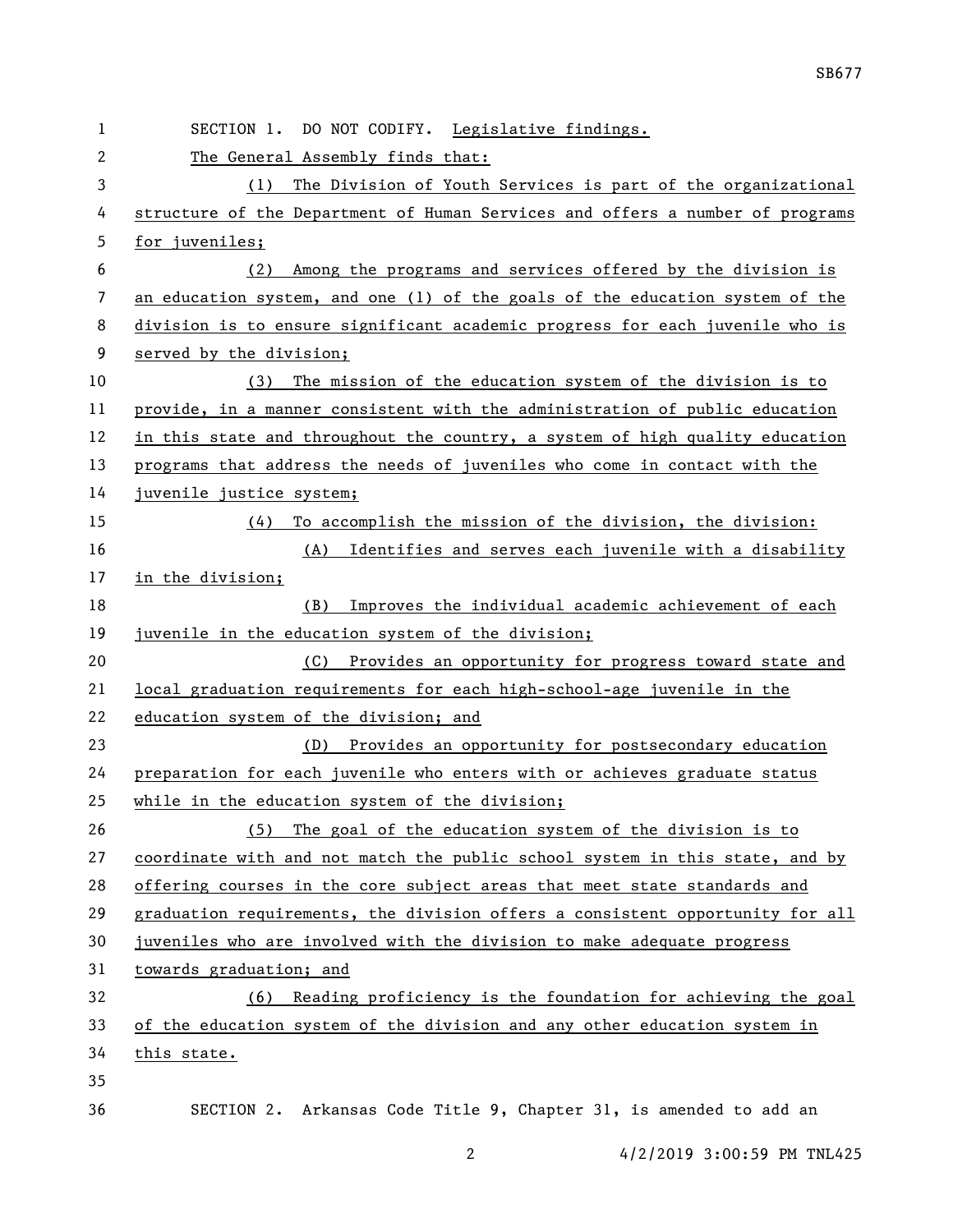additional subchapter to read as follows: Subchapter 5 — Science of Reading 9-31-501. Dyslexia screening — Intervention services. (a) Within thirty (30) calendar days, excluding holidays, of being committed to the Division of Youth Services, a juvenile shall have his or her reading proficiency level assessed and a dyslexia screening shall be delivered with fidelity, as defined in § 6-41-602. (b) If a reading assessment or dyslexia screening under subsection (a) of this section indicates that an individual is reading below the level of proficiency required to be a high-functioning reader, the individual shall be provided: (1) Evidence-based reading intervention based on the science of reading; and (2) Dyslexia intervention that is evidence-based according to the Department of Education's compilation of appropriate intervention programs under Acts 2019, No. 83. (c) An intervention plan provided for an individual who is reading below the level of proficiency required to be a high-functioning reader under subsection (b) of this section shall be administered with fidelity, as defined in § 6-41-602. (d) Juveniles currently committed to the division shall be: (1) Provided with information that explains what dyslexia is in common and easily understandable language; (2) Offered and encouraged to submit to dyslexia screening; and (3) Provided with dyslexia intervention with fidelity, as defined in § 6-41-602, in the same manner as required for newly committed juveniles under subsection (b) of this section. 9-31-502. Requirements for educators — Science of reading. (a) An individual who teaches nonreaders and juveniles reading at a sixth-grade level or below in the education system of the Division of Youth Services shall: (1) Have and demonstrate proficient knowledge and skills to teach reading consistent with the best practices of scientific reading instruction as required under the Right to Read Act, § 6-17-429; and

4/2/2019 3:00:59 PM TNL425